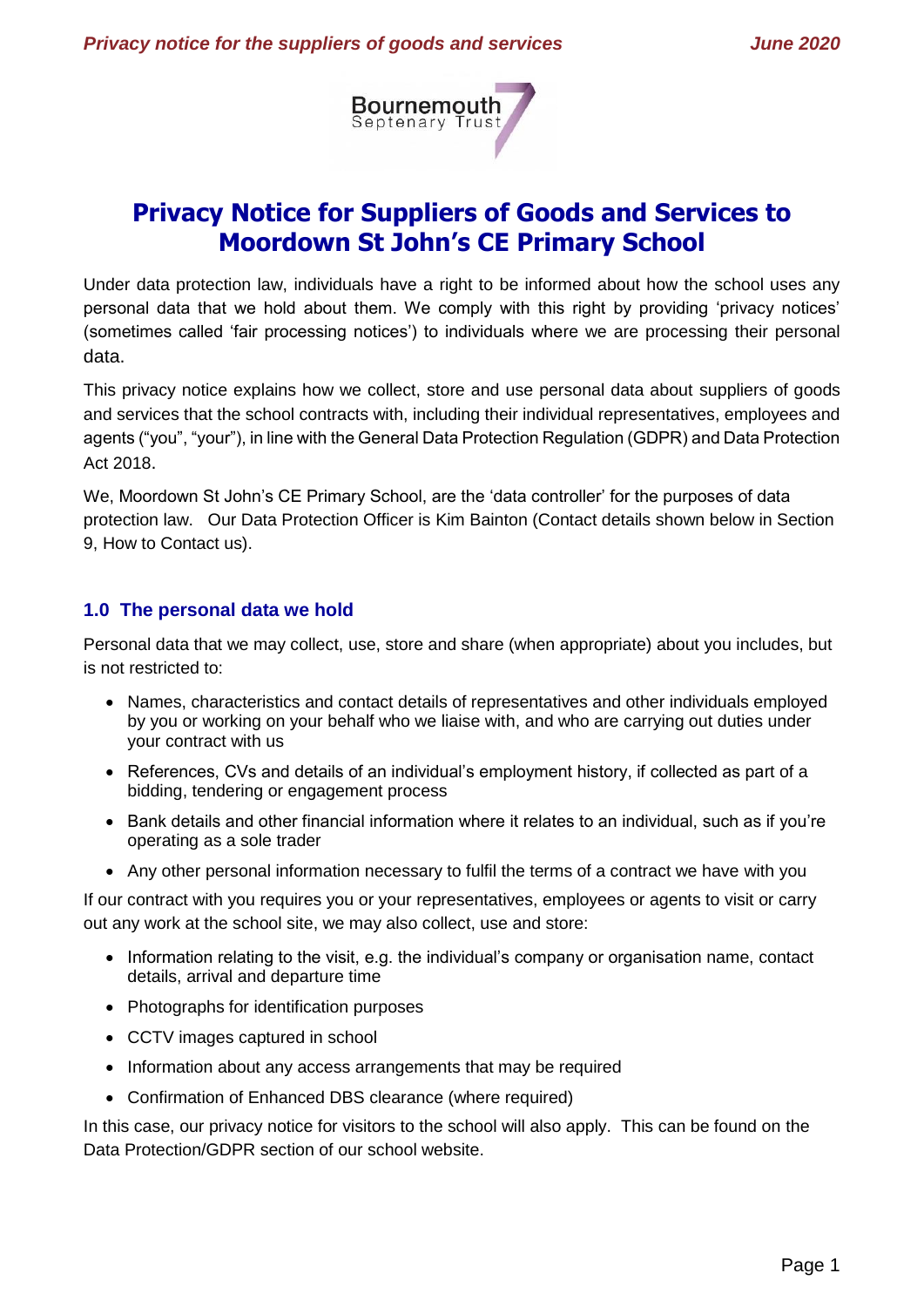#### *Privacy notice for the suppliers of goods and services June 2020*

#### **2.0 Why we use this data**

The purpose of collecting data is to support the school to:

- Decide whether to engage you
- Fulfil the terms of our contract with you, including payment
- Keep accurate records of the suppliers that we use
- Identify you and your representatives, employees and agents while on the school site, and keep all individuals safe
- Keep pupils and staff safe while you or your representatives, employees or agents are on the school site
- Keep accurate records of visits to the school
- Ensure that appropriate access arrangements can be provided for those who require them
- Comply with our legal and statutory duties.

#### **3.0 The lawful basis on which we use this information**

We only collect and use your personal information when the law allows us to. Most commonly, we use it where we need to:

- Fulfil a contract we have entered into with you
- Comply with a legal obligation

Less commonly, we may also use this personal information where:

- We need it to perform an official task in the public interest
- We have obtained consent to use it in a certain way
- We need to protect an individual's vital interests (save someone's life)

Where we have obtained consent, this consent can be withdrawn at any time. We will make this clear when we ask for consent, and explain how to withdraw it.

Some of the reasons listed above for collecting and using your personal information overlap, and there may be several grounds which justify the school's use of this data.

#### **4.0 Collecting this information**

Some of the information we collect from you is mandatory, and in some cases it is optional.

Whenever we seek to collect personal information from you, we make it clear whether providing it is mandatory or optional. If it is mandatory, we will explain the possible consequences of not complying.

We will only collect the data that we need in order to fulfil our purposes, which are set out above.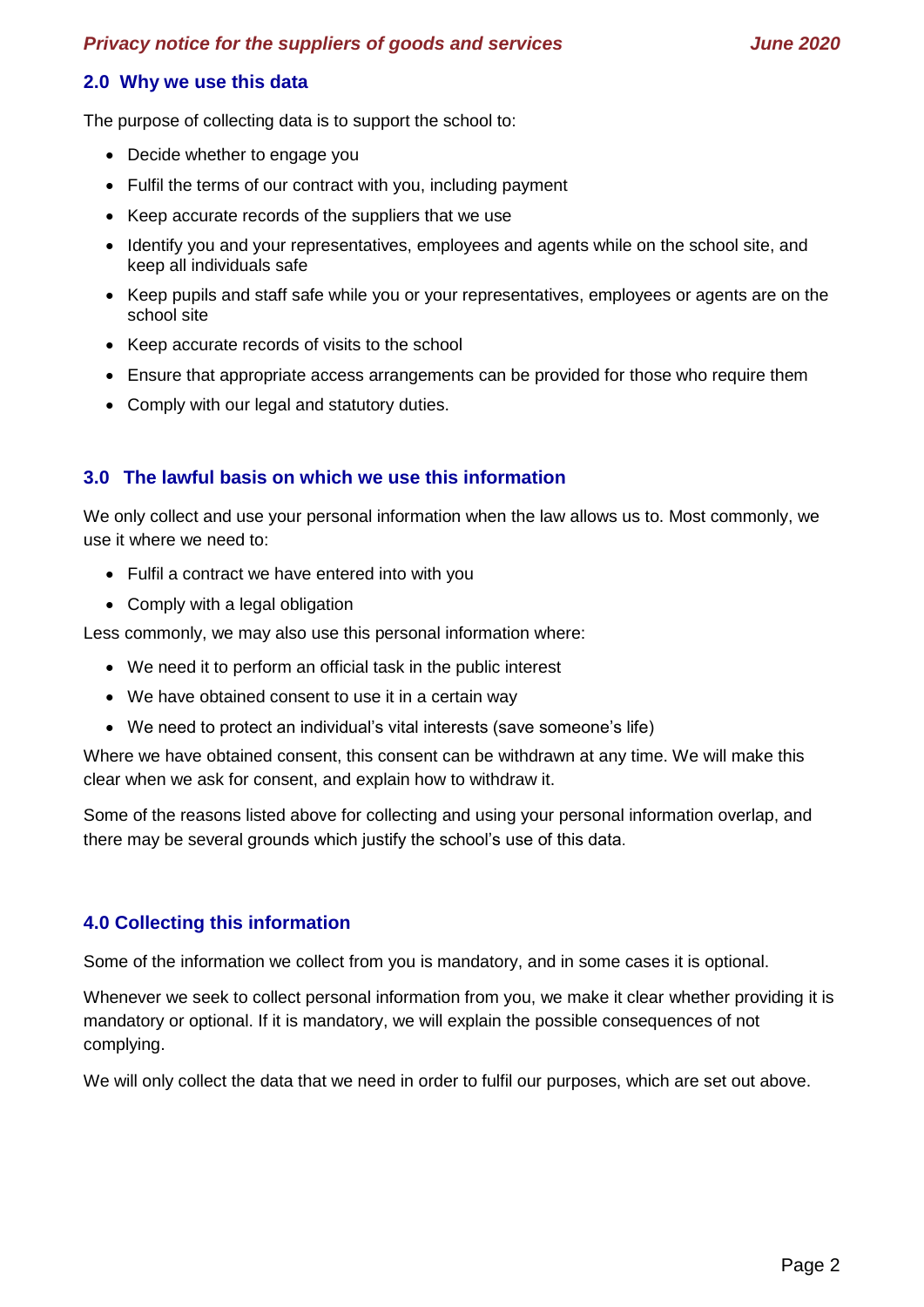## **5.0 How we store this data**

Where personal information is relevant to our contract with you, we keep it in accordance with our Records Retention Schedule/Records Management policy and our statutory obligations.

We also keep personal information about you, your representatives, employees and agents whenever you/they visit our school. We may keep it beyond the visit if this is necessary in order to comply with our legal obligations.

Our Records Retention Schedule/Records Management policy sets out how long we keep this information.

A copy of thie records retention/management policy is available from the School Office or may be downloaded from the Data Protection/GDPR section of our website

We have put in place appropriate security measures to prevent your personal information from being accidentally lost, used or accessed in an unauthorised way, altered or disclosed.

We will securely dispose of/delete your personal data when we no longer need it.

## **6.0 Data sharing**

We do not share information about suppliers or their representatives, employees or agents without consent unless the law and our policies allow us to do so.

Where it is legally required, or necessary (and it complies with data protection law), we may share your personal information with:

- *The Academy Trust – such as for the monitoring of contracts and ensuring best value*
- *Our local authority – to meet our legal obligations to share certain information with it, such as where supplier information is relevant to a safeguarding concern*
- *Other government organisations – such as HMRC to establish employment status for the settling of invoices direct rather than though payroll*
- *Our auditors – to demonstrate that we have conducted appropriate due diligence during procurement processes*
- *The Information Commissioner's Office – to demonstrate that we have conducted appropriate due diligence regarding Data Protection and compliance with GDPR*
- *Survey and research organisations – such as for statiscal analysis/school improvement*
- *Security organisations – such as to ensure the security of the premises/staff/pupils*
- *Health and social welfare organisations – such as to provide support/advice*
- *Professional advisers, bodies and consultants – such as to provide support/advice*
- *Police forces, courts, tribunals – such as for the prevention/detection of crime or fraud; or if there is an issue with a supplier that puts the safety of other pupils or staff at risk*
- *NHS Track and Trace Covid 19 – to report on those in close contact with anyone who has tested positive for Covid-19 within the setting.*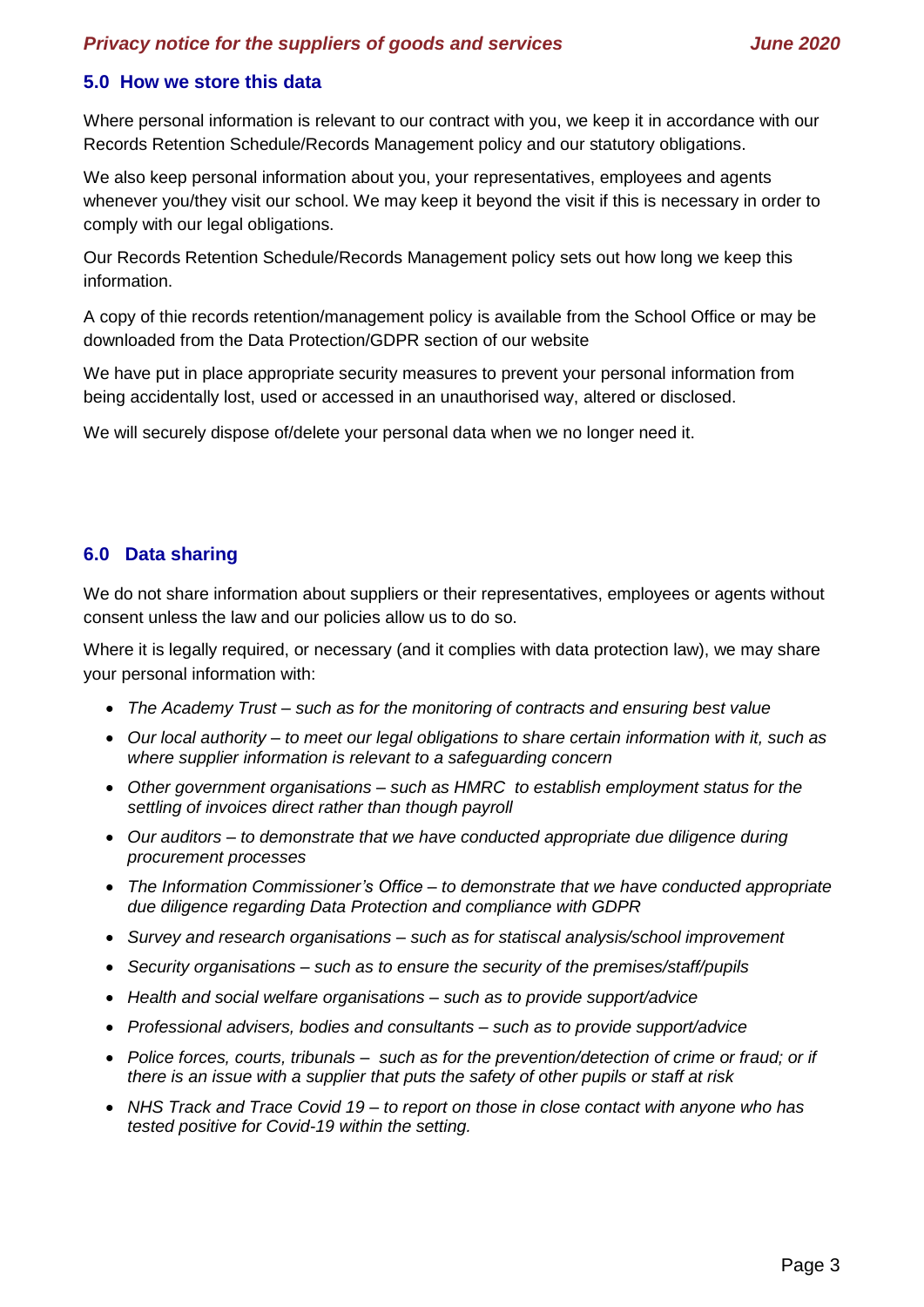As part of the statutory school inspection process, we are required to share information with our regulators, OfSTED and SIAMS (Statutory Inspection of Anglican and Methodist Schools). Where possible such data is anonymised before sharing.

Occasionally we may share information with the Health and Safety Executive as part of our legal obligation to report certain accidents/incidents/near misses under RIDDOR (Reporting of Injuries, Diseases and Dangerous Occurrences Regulations).

#### **Data sharing with NHS Track and Trace – Covid-19**

The law on protecting personally identifiable information, known as the General Data Protection Regulation (GDPR), allows Public Health England to use the personal information collected by NHS Test and Trace Service.

Therefore if required to do so by the NHS Track and Trace Services, Moordown St John's Primary School will provide the contact details of all children and adults that have been in close contact with anyone that has tested positive for Covid-19 within the setting.

This is in accordance with Article 6(1)(e)of the GDPR *'processing is necessary for the performance of a task carried out in the public interest'.*

For more information please see the following government guidance. [https://www.gov.uk/guidance/nhs-test-and-trace-how-it-works#how-nhs-test-and-trace-service](https://www.gov.uk/guidance/nhs-test-and-trace-how-it-works#how-nhs-test-and-trace-service-works)[works](https://www.gov.uk/guidance/nhs-test-and-trace-how-it-works#how-nhs-test-and-trace-service-works)

<https://contact-tracing.phe.gov.uk/help/privacy-notice>

## **6.1 Transferring data internationally**

Where we transfer personal data to a country or territory outside the European Economic Area, we will do so in accordance with data protection law.

## **7.0 Your rights - requesting access to personal data (Subject Access Request)**

Individuals have a right to make a 'subject access request' to gain access to personal information that the school holds about them.

If you make a subject access request, and if we do hold information about you, we will:

- Give you a description of it
- Tell you why we are holding and processing it, and how long we will keep it for
- Explain where we got it from, if not from you
- Tell you who it has been, or will be, shared with
- Let you know whether any automated decision-making is being applied to the data, and any consequences of this
- Give you a copy of the information in an intelligible form

You may also have the right for your personal information to be transmitted electronically to another organisation in certain circumstances.

If you would like to make a request, please contact our Data Protection Officer.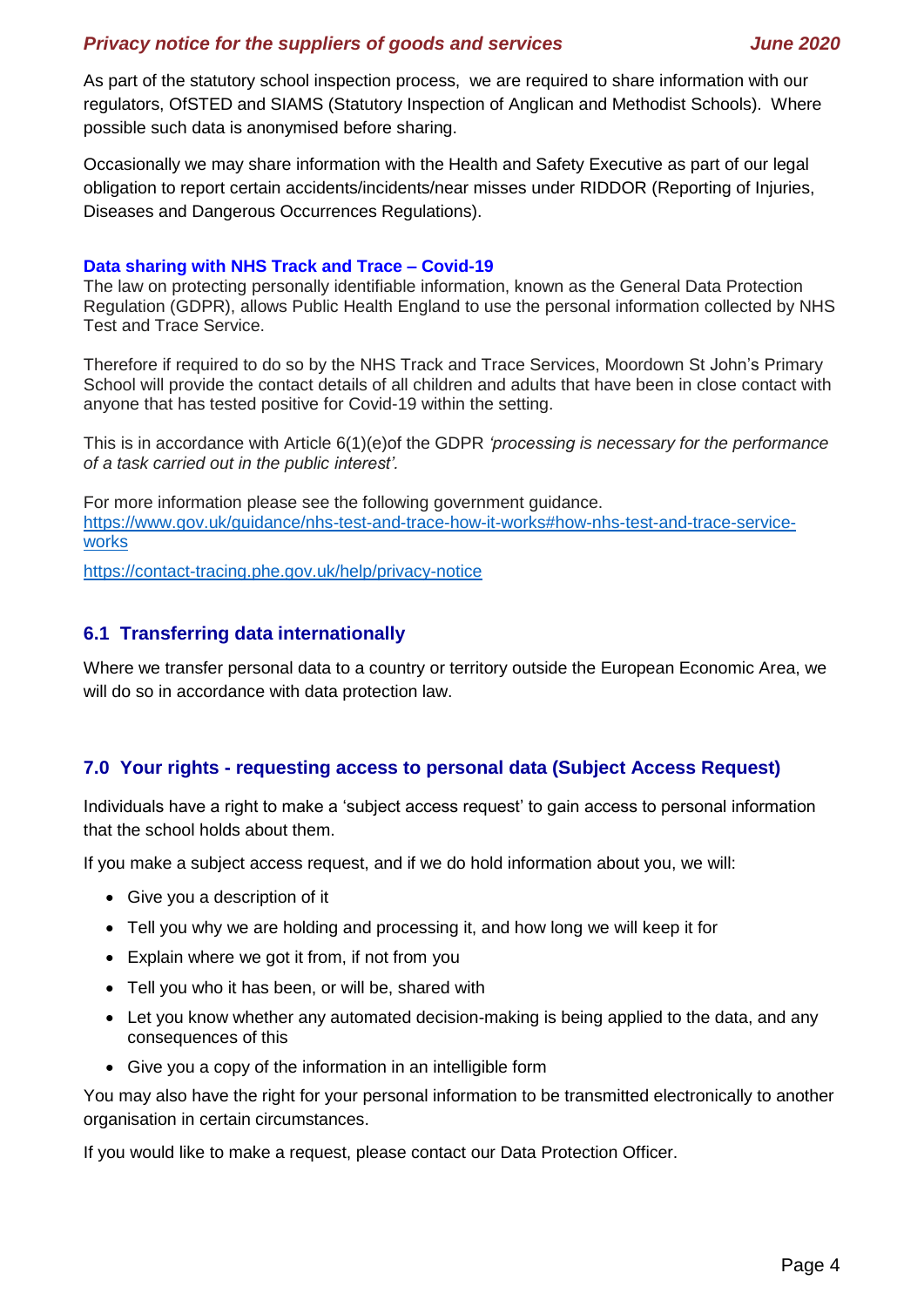# **7.1 Your other rights regarding your data**

Under data protection law, individuals have certain rights regarding how their personal data is used and kept safe. You have the right to:

- Object to the use of your personal data if it would cause, or is causing, damage or distress
- Prevent your data being used to send direct marketing
- Object to the use of your personal data for decisions being taken by automated means (by a computer or machine, rather than by a person)
- In certain circumstances, have inaccurate personal data corrected, deleted or destroyed, or restrict processing
- Claim compensation for damages caused by a breach of the data protection regulations

To exercise any of these rights, please contact our data protection officer.

## **8.0 Complaints**

We take any complaints about our collection and use of personal information very seriously.

If you think that our collection or use of personal information is unfair, misleading or inappropriate, or have any other concern about our data processing, please raise this with our Data Protection Lead in the first instance; contact details are shown in Point 9 below.

#### **To make a complaint, please contact our Data Protection Officer, contact details are shown in Point 9 below**.

Alternatively, you can make a complaint direct to the Information Commissioner, see Point 10.

#### **9.0 How to contact us for further information**

If you would like further information or have a concern or complaint about how we are using your information, we would ask you to contact us:

Our school-based Data Protection lead is Nicky Armstrong (Admin & Personnel Manager) Telephone: 01202 527683 ext 202 Email [n.armstrong@st-johns.bournemouth.sch.uk](mailto:n.armstrong@st-johns.bournemouth.sch.uk) Nicky Armstrong, Moordown St John's CE Primary School, Vicarage Road, Bournemouth BH9 2SA

Our independent Data Protection Officer is Kim Bainton (School Business Manager, Kingsleigh Primary School) Telephone: 01202 528893 Email [kim.bainton@kingsleighprimary.co.uk](mailto:kim.bainton@kingsleighprimary.co.uk) Kim Bainton, Kingsleigh Primary School, Hadow Road, Bournemouth BH10 5HT

#### **10.0 Information Commissioner**